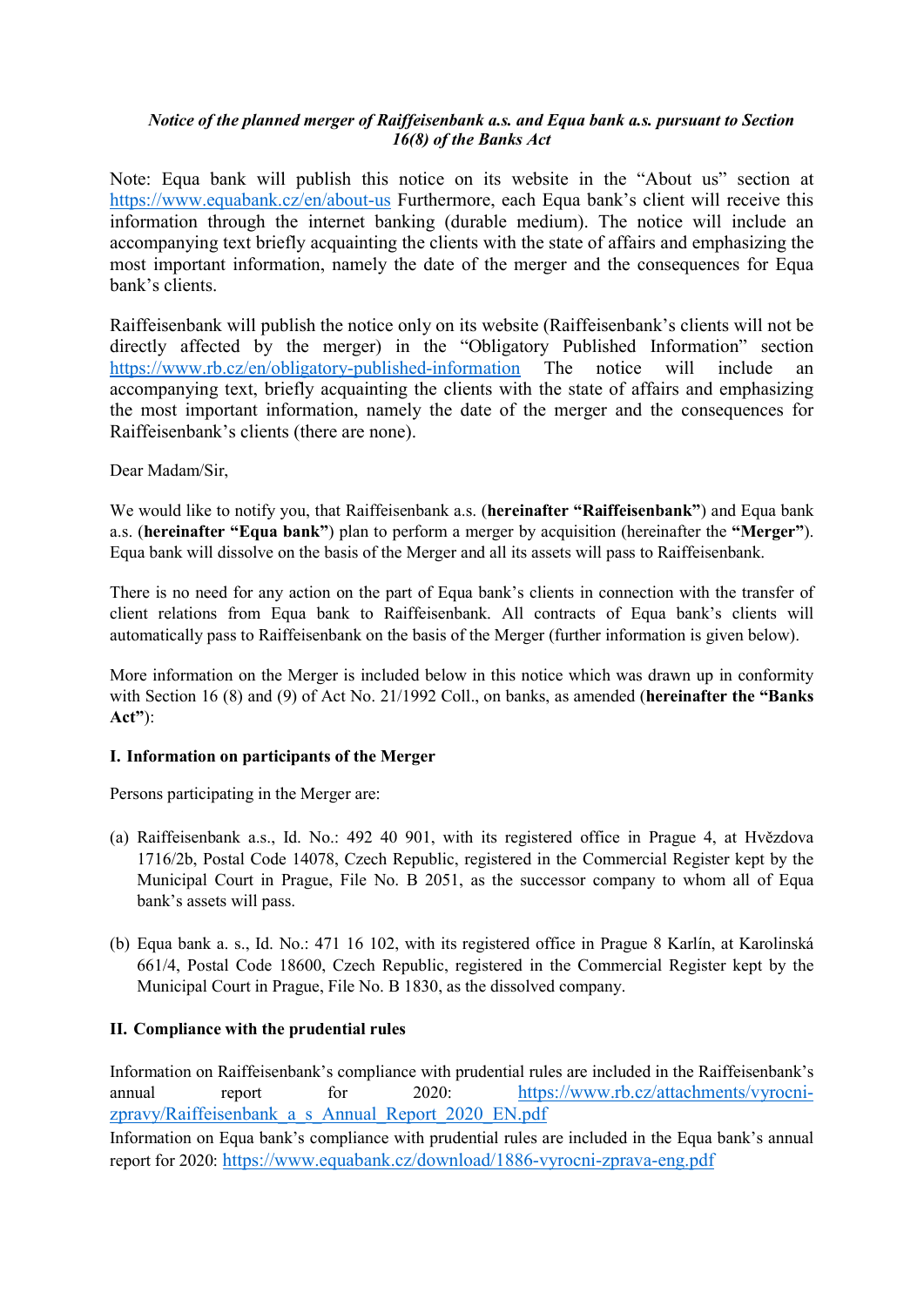### III. Description of the Merger process

Raiffeisenbank and Equa bank plan to perform the Merger. Through the Merger, Equa bank will cease to exist and all of its assets will pass to Raiffeisenbank (including all rights and obligations under contracts concluded with the clients).

The Merger will take place on 1 January 2022, where the same systems and service channels to which Equa bank's clients are accustomed (Internet and mobile banking, contact centres, branches, etc.) will be available to the existing Equa bank's clients for a period of approximately 9 months.

Final integration will take place during September and October of 2022 (hereinafter the "Integration"). Equa bank's clients will be notified of the exact Integration date sufficiently in advance. As part of the Integration, the Equa bank brand will be merged under Raiffeisenbank, and thus, client and product data will be migrated and service channels (Internet and mobile banking, contact centres, branches, etc.) will be merged.

### IV. Information on the impact of the Merger on clients and their contracts

The Merger will not have any impact on the validity or contents of client contracts concluded with Equa bank or Raiffeisenbank. Therefore, the Merger will not result in any changes to contracts concluded with clients; it will only result in a change of a party to such contracts from Equa bank to Raiffeisenbank.

As a new party, Raiffeisenbank will become the creditor under receivables from the Equa bank's existing clients and the debtor in respect of the debts towards the Equa bank's existing clients. The Merger will not result in a worse recoverability of client receivables (including receivables for repayment of deposits) under contracts concluded between the clients and Equa bank.

At the same time, Raiffeisenbank will become the controller of personal data of the Equa bank's existing clients.

Should any further changes occur, these will be notified to the clients sufficiently in advance and implemented in accordance with the client contracts and the applicable law.

#### V. Supervisor

After the Merger, the Czech National Bank with its registered office at Na Příkopě 28, PSČ 115 03 Prague 1 will continue to be the supervisory authority.

### VI. Advice on the right of Equa bank's depositors to withdraw or transfer receivables from deposits

In accordance with Section 41s (2) of the Banks Act, Equa bank's depositors with receivables from deposits with the statutory insurance of receivables from deposits secured by the Guarantee Scheme have the right to collect or transfer their receivables from insured deposits, including any interest, within the scope to which the amounts of their insured deposits currently exceed the amount of compensation stipulated in Section 41e (2) of the Banks Act (i.e., amounts exceeding EUR 100,000).